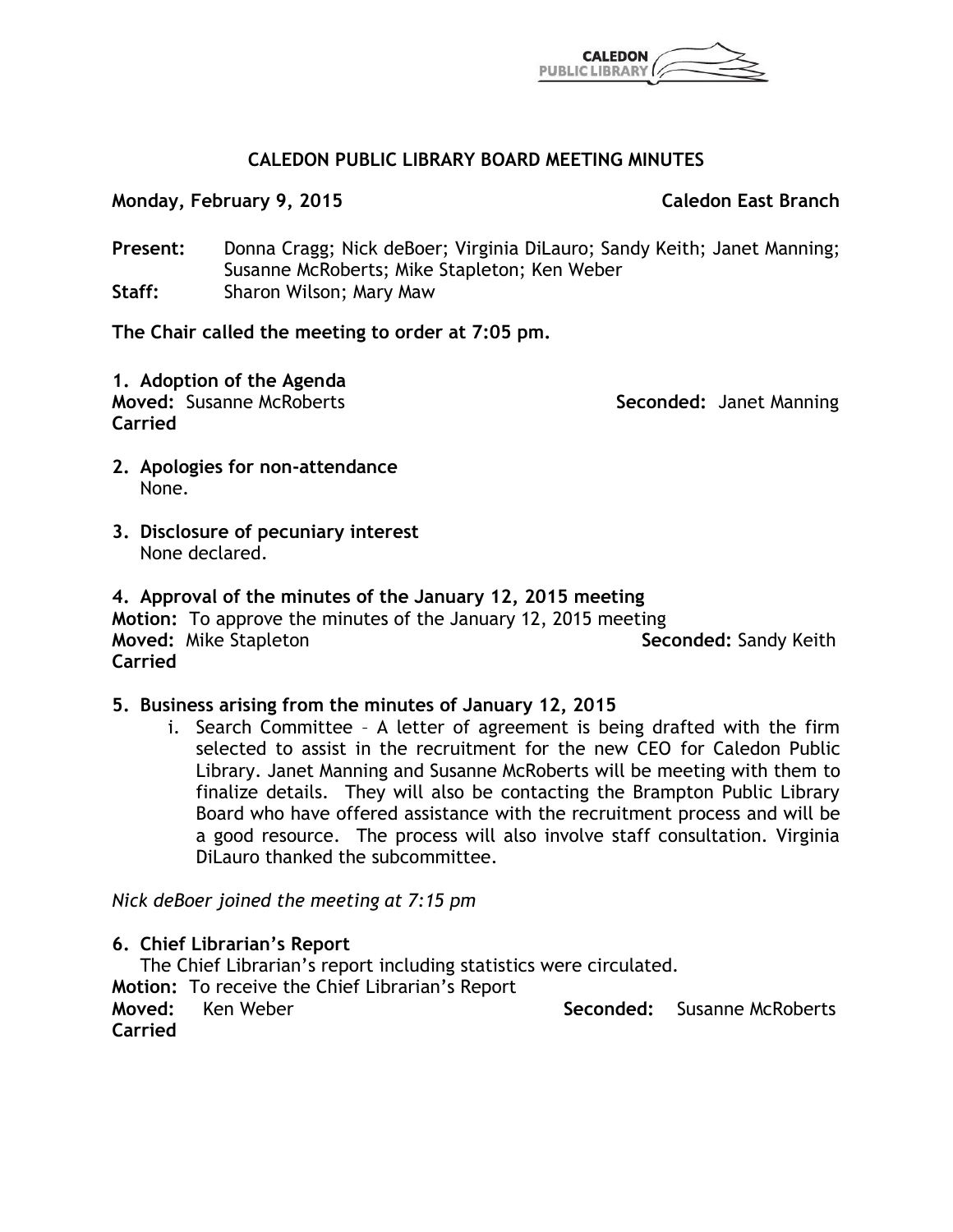# **7. Treasurer's Report**

- *i.* Financial Statements There were no monthly statements of operating and capital expenses and revenues due to year-end closing of the books.
- ii. 2015 Budget -On February 3rd Sharon Wilson and Virginia DiLauro presented the library's 2015 proposed operating and capital budget to council. Council was asked to consider the Unmet Need that the 3 youth services part-time staff are converted to full time. Council was also thanked for their vision in their term of council project to fund the new branch in Mayfield West.

**Motion:** To accept the Treasurer's report as presented. **Moved:** Sandy Keith **Seconded:** Janet Manning **Carried**

# **8. Board Development**

- i. Conference Reports Janet Manning, Sandy Keith and Donna Cragg all attended the Ontario Library Association annual conference and provided a report on their sessions and the conference in general.
- **9. SOLS Report –** Donna Cragg reported that she attended a SOLS meeting on February 7, 2015 and an informative session on "*Rising to the Challenge*". She will send copies of the presentation or a link to al the board members. She also reminded the Board that a SOLS rep will need to be appointed at the first meeting of the new Board.
- **10. Friends of Caledon Public Library** there was no Friends of Caledon Public Library report.
- **11. Correspondence –** Thank you cards we received from former CEO Bill Manson and staff member Joan Rinaldi.

# **12. New Business**

Susanne McRoberts thanked Virginia DiLauro on behalf of the Board, staff and the Caledon community for her years of service and dedication serving on the Caledon Public Library Board.

Sharon Wilson also thanked the retiring Board members Donna Cragg, Virginia DiLauro, Mike Stapleton and Ken Weber. They were presented with new books that had been added to the library collection and dedicated in their honour.

- **13. Time and place of next meeting -** Monday, March 9, 2015 at the Caledon East Branch at 7 pm
- **14. Question Period –** there were no questions from the public.

# **15. Adjournment**

**Motion:** To adjourn the meeting